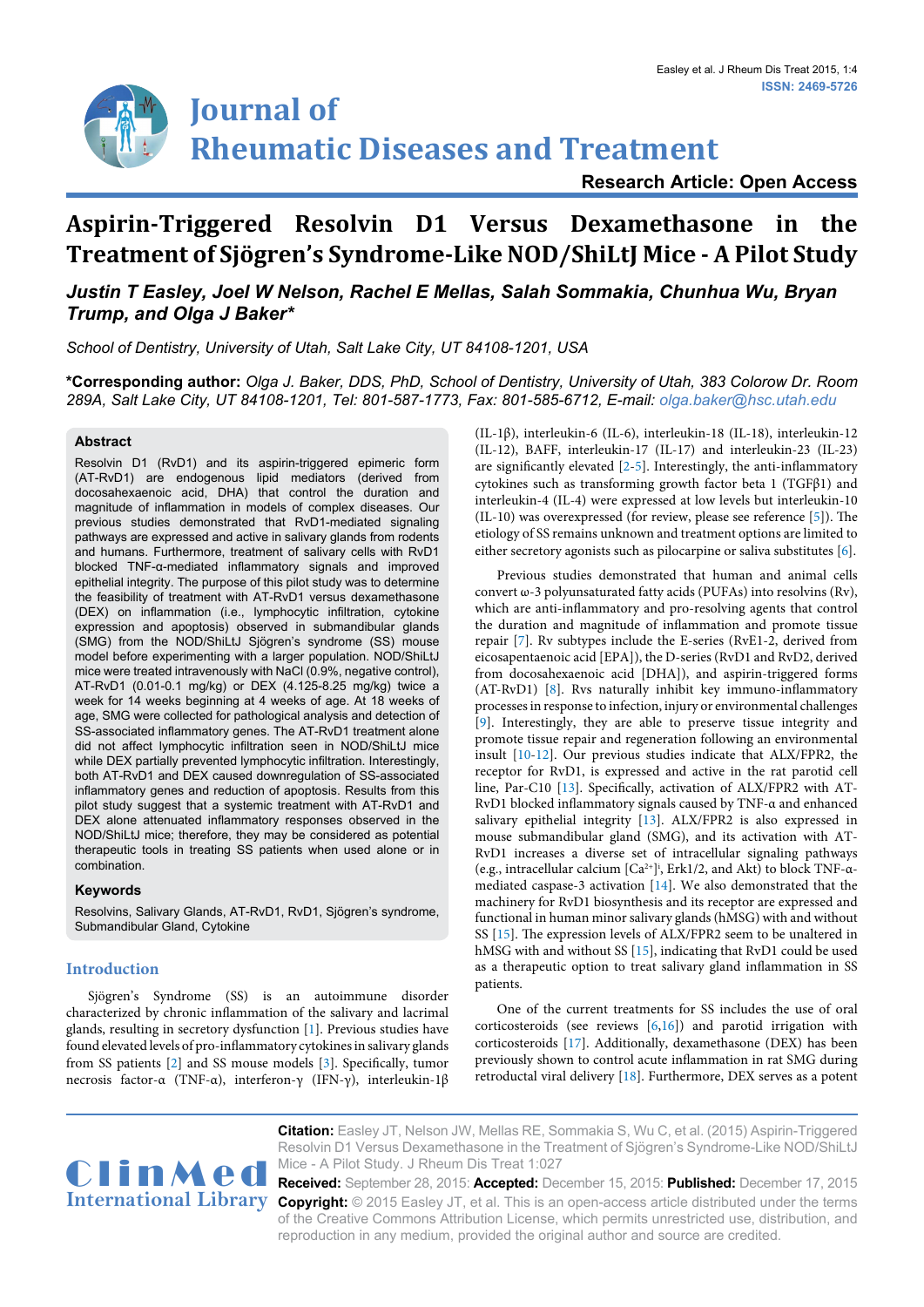anti-inflammatory drug that inhibits polymorphonuclear neutrophil function and tissue invasion during acute inflammatory responses [[19](#page-5-13)]. Additionally, DEX causes a reduction of systemic cytokine expression in several conditions [[20](#page-5-14)-[22](#page-5-15)]. Corticosteroids, however, often result in debilitating side effects involving multiple organ systems [\[23\]](#page-5-16), increasing the appeal of alternative anti-inflammatory therapies, such as resolvins.

In the present study, we compared the effects of AT-RvD1 and DEX on the inflammatory features (i.e., lymphocytic infiltration, cytokine expression and apoptosis) observed in SMG from the wellestablished NOD/ShiLtJ SS-like mouse model that exhibits many features of the human disease including lymphocytic infiltration and cytokine upregulation [\[24\]](#page-5-17).

#### **Materials and Methods**

#### **Experimental animals**

Female NOD/ShiLtJ mice were treated via tail vein injection twice a week with NaCl (0.9%, used as negative control), different doses of the stable RvD1 analog, AT-RvD1 (0.01-0.1 mg/kg) and dexamethasone (DEX, 4.125-8.25 mg/Kg) from 4 weeks of age until 18 weeks of age ([Figure 1\)](#page-1-0). At 18 weeks of age the mice were anesthetized with 80-100 mg/kg Ketamine + 5 mg/kg Xylazine and subsequently euthanized by abdominal exsanguination. All animal usage, anesthesia, and surgeries were conducted under the strict guidelines and approval of the University of Utah Institutional Animal Care and Use Committee.

#### **Histopathological evaluation**

At 18 weeks of age, NOD/ShiLtJ mice were sacrificed and SMG were removed, frozen, sectioned, and stained with hematoxylin & eosin. Sections from the top, middle, and bottom of the gland were visualized using an Olympus BX53 upright research microscope (Olympus, Tokyo, Japan). Grading of SMG histological sections was performed as described by Chisholm & Mason [[25\]](#page-5-18). Briefly, numerical scores were assigned as follows, 1: Slight infiltrate, 2: Moderate infiltrate of less than one focus per 4 mm<sup>2</sup>, 3: One focus per 4 mm<sup>2</sup>, 4: More than one focus per 4 mm<sup>2</sup>. Focus represents an aggregate of 50 or more lymphocytes.

#### **RNA extraction and preparation of cDNA**

Total RNA (from nine different frozen SMG, three from each of the following treatments: NaCl 0.9%, AT-RvD1 0.1 mg/kg and DEX 8.25 mg/kg) was extracted using the Bio-Rad Aurum Total RNA Mini Kit (Bio-Rad, Hercules, CA) according to the manufacturer's instructions. RNA quantity was assessed using a BioTek Epoch microplate spectrophotometer and corresponding software Gen 5 Ver. 2.06 (BioTek, Winooski, VT). Each sample was diluted to 30 ng/μl in Elution solution (Bio-Rad). RNA purity was assessed by measurement of A260/A280 in a BioTek Epoch microplate spectrophotometer. RNA (0.5 μg) was then reverse transcribed to cDNA using the Bio-Rad iScript Advanced cDNA Synthesis Kit (Bio-Rad).

#### **PCR array**

Detection and quantification of mouse gene expression was performed with three different SMG per mouse treatment (i.e., NaCl 0.9%, AT-RvD1 0.1 mg/kg, DEX 8.25 mg/kg) using both the SS and the Apoptosis and Survival Tier 1 PrimePCR Pathway Plates, according to the manufacturer's instructions (Bio-Rad). These kits profile the expression of genes encoding proteins that are important in apoptosis, survival and SS. Quantitative PCR was performed for each sample individually using a CFX Connect Thermocycler (Bio-Rad). All results were normalized to the housekeeping gene glyceraldehyde-3-phosphate dehydrogenase (GAPDH). All replicates were then pooled to determine the relative expression level of each gene between the control and treatment groups. A high sensitivity genomic DNA (gDNA) control primer was used to detect nontranscribed gDNA contamination. CT values of gDNA were greater than 35 for all replicate PCR samples run, indicating that the level of gDNA contamination was minimal and did not affect gene expression profiling results. Data were analyzed using the CFX Manager software, version 3.1 (Bio-Rad). Statistical significance was determined using a t-test.

#### **Western blot analysis**

One half of a SMG was lysed in 200 μl of 2× Laemmli buffer (120 mM Tris-HCl, pH 6.8, 10% (v/v) glycerol, 2% (w/v) SDS, 1 mM dithiothreitol and 0.002% (w/v) bromophenol blue), sonicated for 60 sec with a sonic dismembrator (model 120; microtip; amplification 45%; Fisher Scientific, Pittsburgh, PA), and boiled for 5 min. Twenty microliters of SMG lysates were subjected to electrophoresis with 4-15% (w/v) Mini-Protean TGX Precast Gels (Bio-Rad) and transferred to nitrocellulose membranes (Bio-Rad). Membranes were blocked for 1 h with 3% (w/v) bovine serum albumin (BSA) in Tris-buffered saline [0.137M NaCl, 0.025M Tris (hydroxymethyl)aminomethane, pH 7.4] containing 0.1% (v/v) Tween-20 (TBST), then immunoblotted overnight at 4° C in TBST containing 3% (w/v) BSA with rabbit anti-phospho Akt (1:500 dilution; Cell Signaling Technology). After incubation, membranes were washed three times for 20 min each with TBST and incubated for 1 h with peroxidase-linked goat anti-rabbit IgG antibody (1:2,000 dilution; Cell Signaling Technology). The membranes were treated with Clarity Western ECL Substrate (Bio-Rad), and protein bands were visualized and quantitated using a ChemiDoc MP and Image Lab v4.1 software (Bio-Rad). Membranes were treated with Restore Western Blot Stripping Buffer (Thermo Scientific, Rockford, IL) and re-probed with rabbit anti-pan Akt (1:500 dilution; Cell Signaling Technology) and with rabbit anti-pan-actin (1:1000 dilution; Cell Signaling Technology) for signal normalization followed by peroxidase-linked goat antirabbit IgG antibody (1:2,000 dilution; Cell Signaling Technology).

<span id="page-1-0"></span>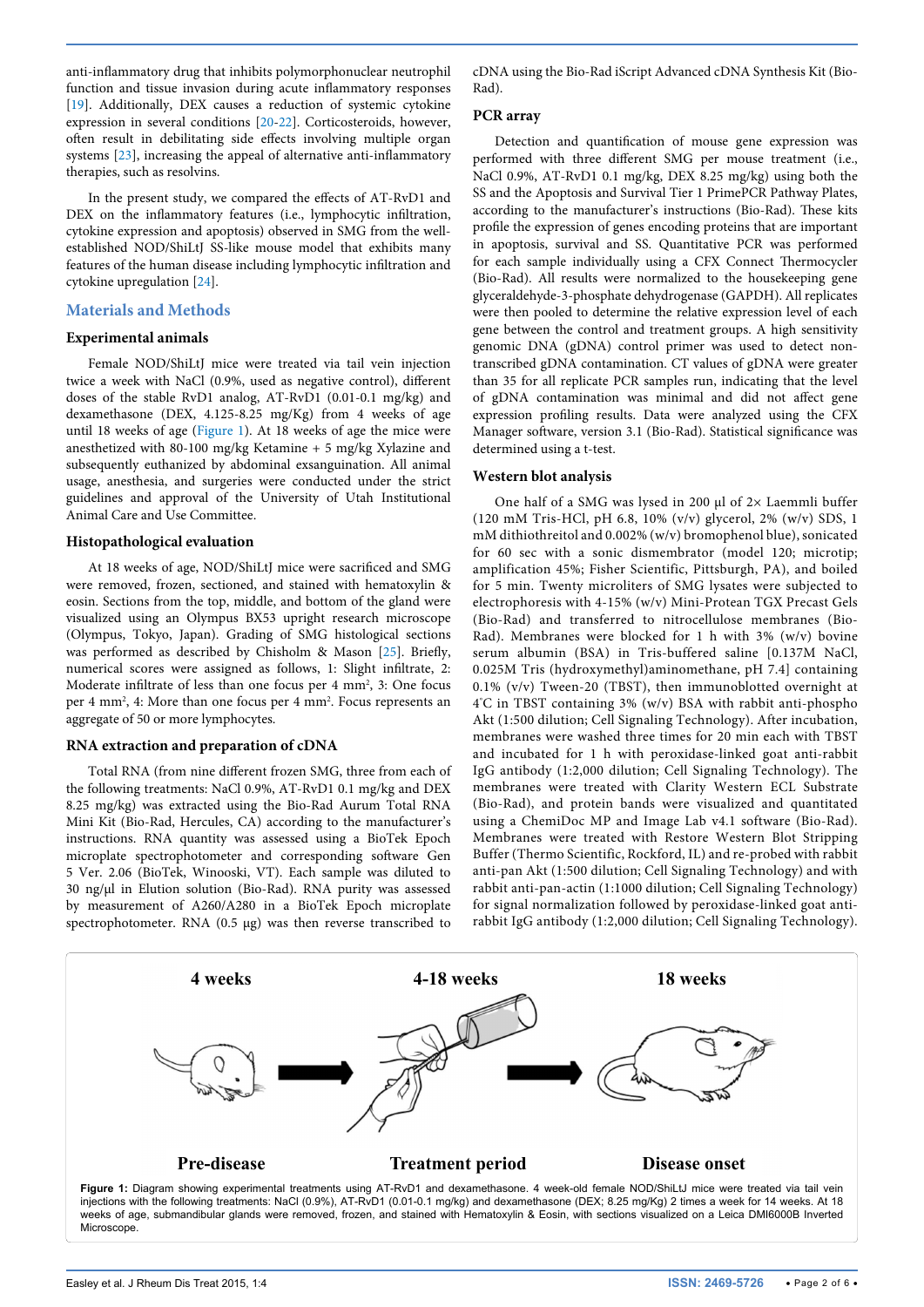#### **TUNEL analysis**

Terminal deoxynucleotidyl transferase-mediated dUTP nick end-labeling (TUNEL) assays were performed with a Click-iT TUNEL Alexa Fluor 488 Imaging Assay (Life Technologies, Grand Island, NY) following the manufacturer's instructions using TO-PRO-3 iodide (Life Technologies) as a nuclear marker. Briefly, frozen sections were fixed with 4% paraformaldehyde in PBS at room temperature for 15 min, permeabilized with Triton X-100 (1% in PBS) for 5 min and treated with 1% Sodium citrate for an additional 5 min. Then, sections were washed twice in PBS, and incubated with 100 μl of terminal deoxynucleotidyl transferase (TDT) reaction buffer (Component A) for 10 min at room temperature. The buffer was removed and the TUNEL reaction cocktail containing TDT was added, then sections were incubated in a humidified chamber overnight at room temperature. After treatment, sections were washed three times with 3% BSA in PBS for 5 min each and then incubated with 100 μl of Click-iT reaction mixture (containing Alexa Fluor 488 azide) for 1 h at room temperature, while being protected from light exposure. The sections were washed with 3% BSA in PBS. The staining was completed by incubation with TO-PRO-3 for 10 min at room temperature. The negative control was processed using a reaction mixture without terminal deoxynucleotidyl transferase (TDT) cocktail. The positive control section was incubated with DNase I (3 units/ml) for 1 h to induce DNA strand breaks. Positive and negative controls were performed in frozen mouse submandibular gland sections from C57BL/6 mice. TUNEL-positive nuclei images were taken using a Carl Zeiss LSM 710 confocal microscope, and visualized using the ZEN software (black edition; Carl Zeiss, Thornwood, NY). TUNEL-positive staining was calculated from a tile image of entire tissue sections, and quantified by mean intensity of images (see [Supplemental Figure 1](http://clinmedjournals.org/articles/jrdt/jrdt-1-027-supplemental-figures.doc) and [Supplementary Table 1](http://clinmedjournals.org/articles/jrdt/jrdt-1-027-supplemental-table1.html)).

#### **Statistical analysis**

Data presented are means ± S.E.M. of results from three or more determinations. Graphpad Prism software (Graphpad Software, Inc., La Jolla, CA) was used to perform one-way ANOVA, followed by pairwise post hoc multiple comparisons using Dunnett's test to generate P-values and 95% confidence intervals (CI) of the differences of the means. P-values equal to or less than 0.05 represent significant differences between experimental groups. A 4-fold regulation threshold was used to determine significant differences in gene microarray studies.

#### **Results**

# **Effects of AT-RvD1 and DEX on lymphocytic infiltration in NOD/ShiLtJ mouse SMG**

The degree of lymphocytic infiltration was estimated by counting the number of lymphocytes in SMG from NOD/ShiLtJ mice as described in MATERIALS AND METHODS. As shown in [table 1](#page-2-0) and [Supplemental figure 2,](http://clinmedjournals.org/articles/jrdt/jrdt-1-027-supplemental-figures.doc) SMG from NOD/ShiLtJ mice treated with NaCl (0.9%, used as negative controls) displayed a focus score of 4 in at least two out of three sections from each gland. Similarly, SMG from NOD/ShiLtJ mice treated with AT-RvD1 (0.1 mg/kg, used as

<span id="page-2-0"></span>**Table 1:** Focus scores in mouse submandibular glands after NaCl, AT-RvD1, and dexamethasone treatments.

| <b>Treatment</b>  | Mouse ID | top | mid | Focus score Focus score Focus score<br>bottom |
|-------------------|----------|-----|-----|-----------------------------------------------|
| Nacl 0.9%         | A        |     | 3   |                                               |
|                   | B        |     | 2   |                                               |
|                   | С        | 2   |     |                                               |
| DEX 8.25 mg/kg    | А        |     |     |                                               |
|                   | R        | 2   | 2   | 2                                             |
|                   | C        | 2   |     |                                               |
| AT-RvD1 0.1 mg/kg | А        |     |     | 3                                             |
|                   | R        |     |     |                                               |
|                   |          |     |     |                                               |

DEX= Dexamethanose; AT-RvD1= Aspirin Triggered RvD1

target group) displayed focus scores comparable to SMG from mice treated with saline. In contrast, sections of SMG from mice treated with DEX (8.25 mg/kg) displayed a decrease in focus scores with the majority of the sections observed being 1 or 2. One gland displayed a focus score of 4 in two of the three sections. These results indicated that DEX treatment is effective in decreasing lymphocytic infiltration in these mice.

## **Effects of AT-RvD1 and DEX on inflammatory genes in mouse SMG**

To determine whether AT-RvD1 and DEX treatment affected the expression of SS-associated inflammatory genes, we performed a microarray analysis. As shown in [figure 2A,](#page-3-0) systemic AT-RvD1 (0.1 mg/kg) treatment caused a significant downregulation of the SS-associated inflammatory genes: CXCL10, IL-2, IL-4, IL-5, and IL-12β in SMG from NOD/ShiLtJ mice as compared to SMG from mice treated with saline. As shown in [figure 2B](#page-3-0), systemic DEX (8.25 mg/kg) treatment caused a significant downregulation of the SS-associated inflammatory genes: Foxp3 and IL-12β in SMG from NOD/ShiLtJ mice as compared to SMG from mice treated with saline.

To determine whether AT-RvD1 and DEX treatment affected the expression of apoptotic and survival genes, we performed a second microarray analysis. As shown in [figure 2C,](#page-3-0) systemic AT-RvD1 (0.1 mg/kg) treatment caused a significant downregulation of the proapoptotic genes: TNF-α, Casp1, Hspa1a, and Hspa1b in SMG from NOD/ShiLtJ mice as compared to SMG from mice treated with saline. As shown in [figure 2D](#page-3-0), systemic DEX (8.25 mg/kg) treatment caused a significant downregulation of the pro-apoptotic genes: Foxp3, IL-12β, TNF-α and NF-κB in SMG from NOD/ShiLtJ mice as compared to SMG from mice treated with saline.

#### **Effects of AT-RvD1 and DEX on cell death in mouse SMG**

To assess the effect of AT-RvD1 and DEX treatment on cell death in SMG of NOD/ShiLtJ mice, we quantified the mean intensity of TUNEL positive cells. As shown in [figure 3](#page-4-3), SMG from NOD/ ShiLtJ mice systemically treated with AT-RvD1 (0.1 mg/kg) showed a significant decrease in mean intensity of TUNEL positive cells as compared to SMG from mice treated with saline. Similarly, SMG from mice systemically treated with DEX (8.25 mg/kg) showed a significant decrease in mean intensity of TUNEL positive cells as compared to SMG from mice treated with saline. These results indicate that both AT-RvD1 and DEX were effective in decreasing the overall apoptosis levels in SMG from NOD/ShiLtJ mice.

#### **Effects of AT-RvD1 and DEX on phosphorylation of Akt in mouse SMG**

Our previous studies showed that RvD1 is able to cause phosphorylation of the survival Akt pathway, blocking apoptosis in salivary cells [\[13\]](#page-5-7). Therefore, to determine whether decreased apoptosis correlated with Akt phosphorylation, we decided to test whether SMG from NOD/ShiLtJ mice systemically treated with AT-RvD1 displayed a sustained activation of this pathway. As shown in [figure 4,](#page-4-4) systemic treatment with AT-RvD1 (0.1 mg/kg) did not cause a sustained phosphorylation of Akt in SMG from NOD/ShiLtJ mice as compared to SMG from NOD/ShiLtJ mice treated with saline.

#### **Discussion**

Salivary gland inflammation and dysfunction are hallmarks of SS [[26](#page-5-19)]. Current anti-inflammatory treatments do not fully relieve salivary gland chronic inflammation without causing adverse side effects [\[6](#page-5-1),[16](#page-5-10)]. The complex interaction between multiple inflammatory pathways requires future studies to achieve a deeper mechanistic understanding of SS etiology and pathogenesis. Such complex interactions suggest that a combinatorial treatment may be a better therapeutic approach than individual treatments. Due to its lack of adverse side effects, AT-RvD1 offers an attractive alternative option to the use of corticosteroids. RvD1 has shown to be useful in treating a variety of conditions such as experimental colitis, alveolar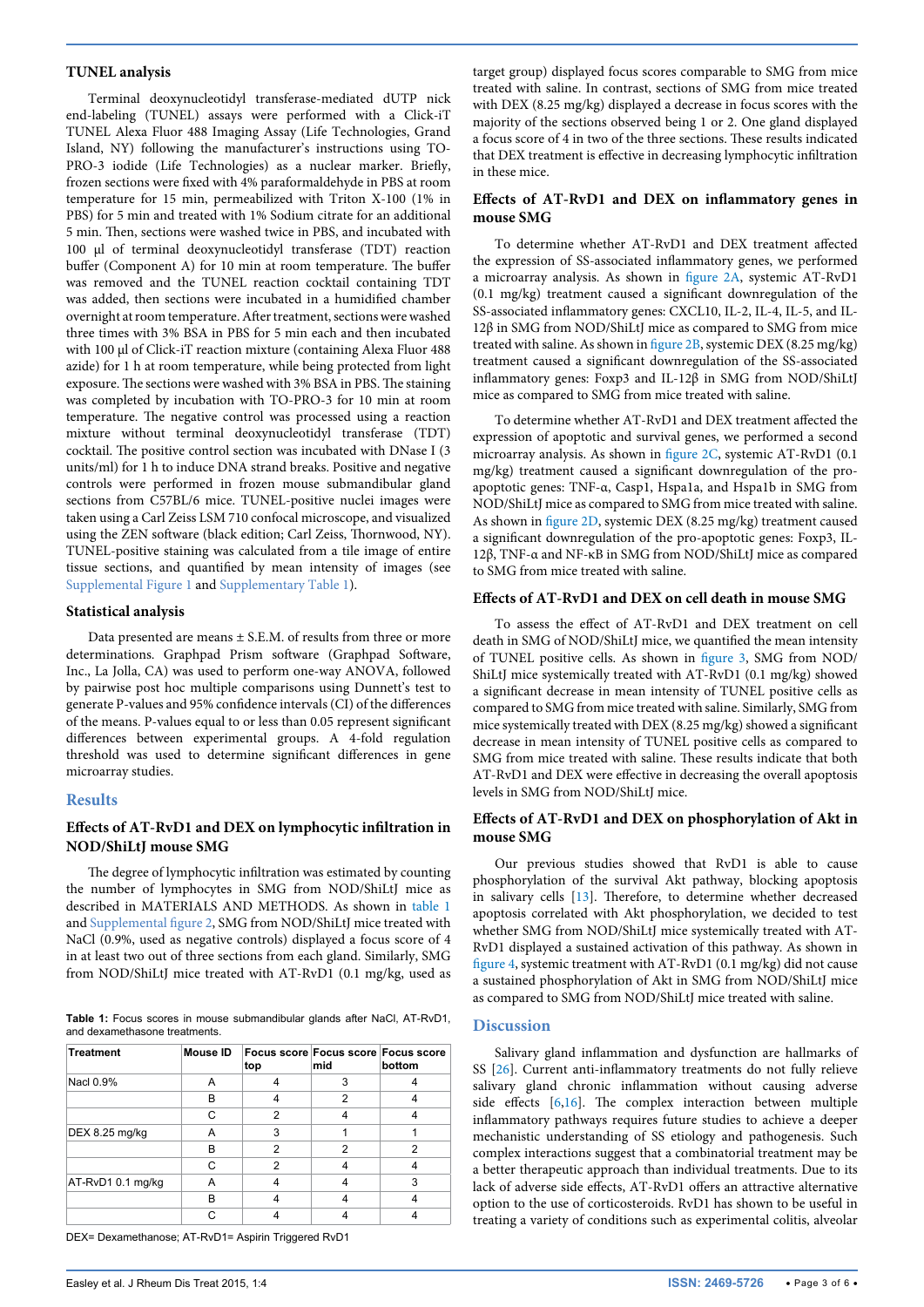

to apoptosis and survival as well as Sjögren's syndrome (SS) were detected and quantified by PCR array as described in MATERIALS AND METHODS and represented on a scatter plot. Black dots indicate no change in gene expression from control, red dots indicate upregulation, and green dots indicate downregulation. Regression lines for upregulation (red) and downregulation (green) are also shown. (**A**) Expression levels after treatment of AT-RvD1 (0.1 mg/kg) as compared to control treatment of NaCl (0.9%) using a SS gene array; (**B**) Expression levels after dexamethasone (DEX) treatment (8.25 mg/kg) as compared to control treatment of NaCl (0.9%) using a SS gene array; (**C**) Expression levels after treatment of At-RvD1 (0.1 mg/kg) as compared to control treatment of NaCl using an apoptotic and survival gene array; (**D**) Expression levels after dexamethasone (DEX) treatment (8.25 mg/kg) as compared to control treatment of NaCl (0.9%) using an apoptotic and survival gene array.

epithelial cell injury, smoke-induced lung inflammation, colon cancer, rheumatoid arthritis, chronic obstructive pulmonary disease, ischemic injuries and uveitis [[27-](#page-5-20)[34](#page-5-21)]. Moreover, our previous *in vitro* studies indicate that RvD1 and AT-RvD1 block inflammatory signals in the rat parotid Par-C10 cell line and in freshly isolated submandibular gland cells [[13](#page-5-7)[,14\]](#page-5-8), suggesting a potential therapeutic benefit for SS *in vivo.*

Our results indicate that AT-RvD1 treatment was not effective in decreasing lymphocytic infiltration in NOD/ShiLtJ mice [\(Table](#page-2-0)  [1\)](#page-2-0). In contrast, systemic treatment with DEX prevented lymphocytic infiltration in two out of three NOD/ShiLtJ mice ([Table 1](#page-2-0)). Reduction of lymphocytic infiltration has been observed previously with DEX treatment for patients suffering from autoimmune diseases, such as rheumatoid arthritis [[35\]](#page-5-22) and systemic lupus erythematous [[36](#page-5-23)]. While DEX appeared to have a more directly observable effect on lymphocytic infiltration than AT-RVD1 as evidenced by histopathological evaluation, we wanted to determine the effects of

both treatments on other indicators of inflammation. To this end, we performed gene expression analyses using SS- and apoptosisassociated gene expression panels. We found that AT-RVD1 and DEX affected the expression of mostly non-overlapping groups of genes [\(Figure 2A](#page-3-0), [Figure 2B](#page-3-0), [Figure 2C](#page-3-0) and [Figure 2D\)](#page-3-0). AT-RvD1 significantly reduced the expression of SS-related pro-inflammatory cytokines as well as apoptotic and survival genes (e.g., IL-2, -4, -5, and -12β, TNF-α, Casp1, Foxp3, and Cxcl10, [Figure 2A](#page-3-0)) in SMG from NOD/ShiLtJ mice as opposed to mice treated with saline (used as negative control). Interestingly, DEX was able to downregulate IL-12β (similar to AT-RvD1); however, it significantly downregulated different pro-inflammatory genes compared to those downregulated by AT-RvD1 ([Figure 2B\)](#page-3-0). Our results are consistent with previous findings showing that RvD1-reduces cytokine expression in alveolar epithelium [[29](#page-5-24)], primary human lung fibroblasts [[30](#page-5-25)], colonic epithelium [\[31](#page-5-26)], and in rat eyes [[33](#page-5-27)]. In the case of DEX, our results are also consistent with previous studies showing reduction of cytokine expression in human corneal epithelium [\[37\]](#page-5-28), airway epithelium

<span id="page-3-0"></span>٦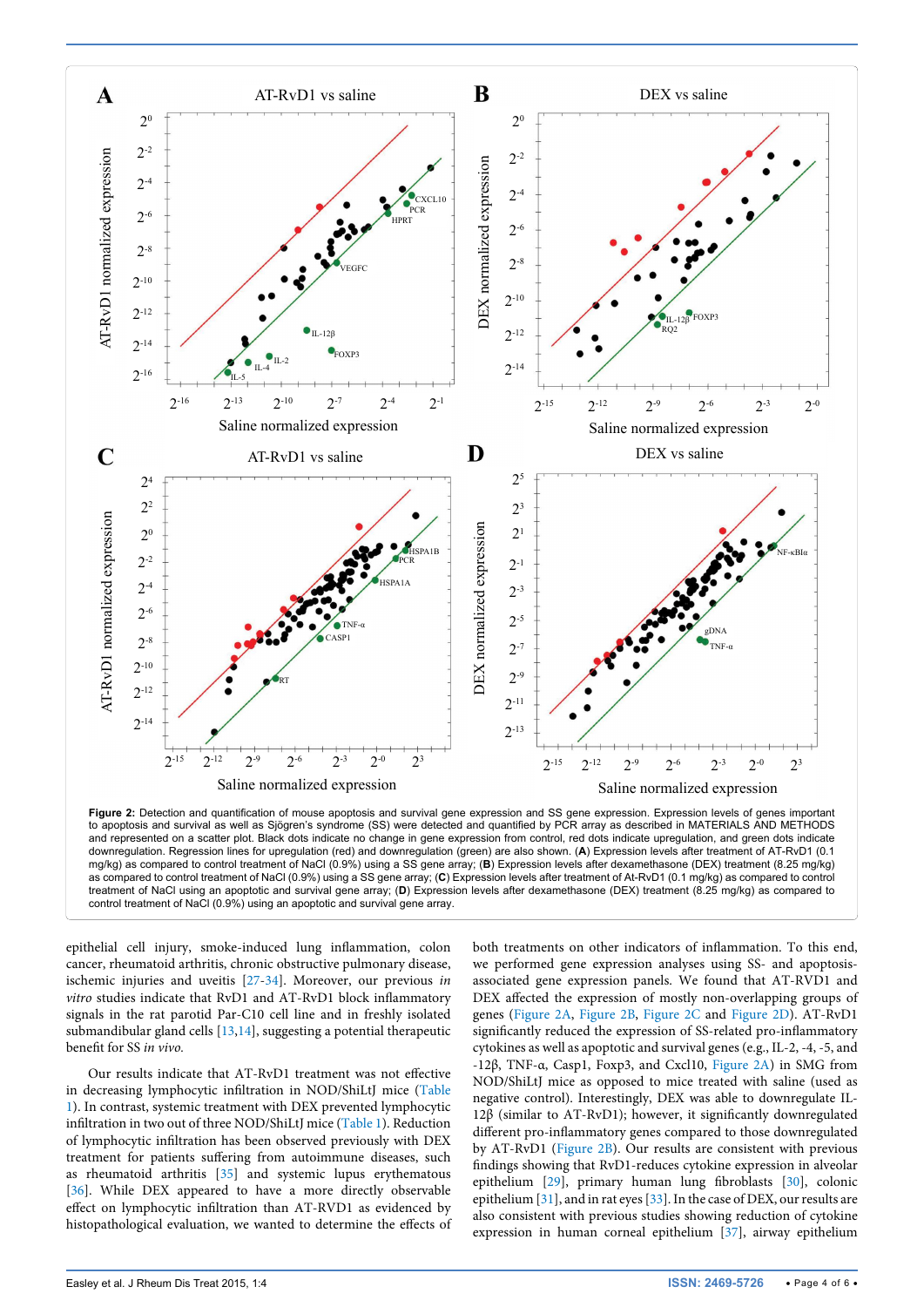[[38](#page-5-29)] and in brain microvascular endothelial cells [[39\]](#page-5-30). The different effects elicited by AT-RvD1 and DEX on anti-inflammatory cytokine gene expression suggest that using them in combination may be an effective treatment for SS.

Of particular interest is gene expression for the pro-inflammatory cytokine, TNF-α, which was downregulated in both AT-RvD1 and DEX treatments. TNF-α is secreted by macrophages, mature T helper cells and epithelial cells, and has been identified as a key regulator of inflammatory responses [\[40\]](#page-5-31). The role of TNF- $\alpha$  in the pathogenesis of primary SS has not been fully evaluated; however, there are a few studies indicating that TNF- $\alpha$  may play a role [[2](#page-4-1)[,4](#page-5-32)[,40](#page-5-31)]. Specifically, TNF-α has been shown to be upregulated along with its receptors in serum [[4\]](#page-5-32) and salivary glands [\[2](#page-4-1)] from SS patients. Neutralization of TNF-α in NOD mice by transgenic expression of soluble TNFreceptor significantly reduced lymphocytic infiltration in SMG and lacrimal glands associated with decreased expression of the cell adhesion molecules, vascular cell adhesion molecule 1 (VCAM-1) and intercellular adhesion molecule 1 (ICAM-1) [[41\]](#page-5-33). These results suggest a role for TNF-α in the initiation and progression of salivary and lacrimal gland destruction in NOD mice. Our previous studies indicate that TNF-α upregulates cell adhesion molecules and binding of lymphocytes in the human submandibular gland cell line (HSG) [[42](#page-5-34)]. Additionally, TNF-α causes salivary gland dysfunction of Par-C10 cells and primary cells [\[13,](#page-5-7)[14](#page-5-8)[,43](#page-5-35)[,44\]](#page-5-36). Interestingly, blocking TNF-α alone did not show improvement in patients using anti-TNF-α therapy [[45](#page-5-37)], suggesting that other cytokines may also contribute to SS pathogenesis. This pilot study will serve as a foundation for our future pre-clinical study in which we will increase the population size and study whether other cytokines (such as IFN-γ and IL-10) are downregulated after AT-RvD1 treatment.

Our findings suggest that AT-RvD1 and DEX individually affect apoptosis independently from lymphocytic infiltration ([Figure 3](#page-4-3)). These results are consistent with previous *in vivo* studies showing that RvD1 reduces apoptosis induced by lipopolysaccharide (LPS) in the liver [[46](#page-5-38)]. Additionally, RvD1 reduced LPS-induced pulmonary cellular apoptosis in mice [[47\]](#page-5-39). Furthermore, AT-RvD1 treatment significantly decreased apoptosis and nuclear factor kappa-lightchain-enhancer of activated B cells (NF-κB) signaling in acute lung injury [[48](#page-5-40)].

Similarly, the use of DEX has been associated with decreased apoptosis but with deleterious effects including a reduction in insulin-secreting cells [\[49\]](#page-5-41), a decrease of neural progenitor cells in the hippocampus [\[50\]](#page-5-42) and diminishing oligodendrocyte progenitor cells resulting in hypomyelination. More recently, a study showed that DEX increases apoptosis in osteoblast and osteocytes, leading to bone loss [\[51\]](#page-5-43). These results highlight the positive impact of AT-RvD1 and the secondary effects that could be caused by DEX and indicate the need for further studies combining these two treatments to resolve inflammation associated with SS.

Our studies showed that neither AT-RvD1 nor DEX caused a sustained phosphorylation of Akt in mouse SMG [\(Figure 4\)](#page-4-4). Furthermore, Akt phosphorylation did not correlate with the decreased apoptosis observed in mice treated under these conditions [\(Figure 4\)](#page-4-4). Our previous studies showed that activation of ALX/FPR2 with AT-RvD1 induces transient Akt phosphorylation in rat parotid Par-C10 cells [\[13\]](#page-5-7) as well as in mouse SMG [\[14\]](#page-5-8). These results indicate that AT-RvD1 initiates rapid signaling mechanisms to block stress generated by tissue culture conditions. Therefore, it is possible that Akt displayed a transient unmeasurable phosphorylation at the time point studied (at least in the case of AT-RvD1). In contrast, DEX has been shown to inhibit Akt phosphorylation in several tissues caused by dexamethasoneinduced reductions in PI3 kinase activity. Future studies to measure Akt phosphorylation over time will be necessary to better understand the AT-RvD1 and DEX mechanisms to prevent cell apoptosis [\[52](#page-5-44)].

We were able to test the feasibility of using AT-RvD1 and DEX before using these treatments in a large scale population. In this pilot study, were able to examine effects and associations that warrant

<span id="page-4-3"></span>

**Figure 3:** Aspirin-triggered RvD1 (AT-RvD1) significantly decreases the level of apoptotic cell death in SMG from NOD/ShiLtJ mice. NOD/ShiLtJ mice were systemically injected via tail vein injections with the following treatments: (A) NaCl (0.9%), (B) AT-RvD1 (0.01-0.1 mg/kg) and (C) dexamethasone (DEX; 8.25 mg/Kg) 2 times a week for 14 weeks. At 18 weeks of age, submandibular glands were removed, frozen, and sections from were fixed and evaluated by terminal deoxynucleotidyl transferase-mediated dUTP-biotin nick-end labeling (TUNEL). The results are from 3 biological replicates, where \* P **≤** 0.05 indicates a significant difference from saline controls.

<span id="page-4-4"></span>

2 times a week for 14 weeks. At 18 weeks of age, submandibular glands were removed and SMG freshly isolated cells were lysed in Laemmli buffer, subjected to SDS-PAGE, and probed with primary antibody rabbit antiphospho Akt.

further studies (see review, [\[53\]](#page-5-45)). Given our findings, future studies will determine whether AT-RvD1 and DEX alone and in combination prove to be useful in the treatment of experimental SS.

#### **Acknowledgements**

This work was supported by the NIH-NIDCR grants R01DE021697 and R01DE022971 (to OJB).

#### **References**

- <span id="page-4-0"></span>1. [Luciano N, Valentini V, Calabrò A, Elefante E, Vitale A, et al. \(2015\) One year](http://www.ncbi.nlm.nih.gov/pubmed/25896475)  [in review 2015: Sjögren's syndrome. Clin Exp Rheumatol 33: 259-271.](http://www.ncbi.nlm.nih.gov/pubmed/25896475)
- <span id="page-4-1"></span>2. [Fox RI, Kang HI, Ando D, Abrams J, Pisa E \(1994\) Cytokine mRNA expression](http://www.ncbi.nlm.nih.gov/pubmed/8189070)  [in salivary gland biopsies of Sjogren's syndrome. J Immunol 152: 5532-5539.](http://www.ncbi.nlm.nih.gov/pubmed/8189070)
- <span id="page-4-2"></span>3. [Delaleu N, Nguyen CQ, Peck AB, Jonsson R \(2011\) Sjogren's syndrome:](http://www.ncbi.nlm.nih.gov/pubmed/21672284)  [studying the disease in mice. Arthritis Res Ther 13: 217.](http://www.ncbi.nlm.nih.gov/pubmed/21672284)